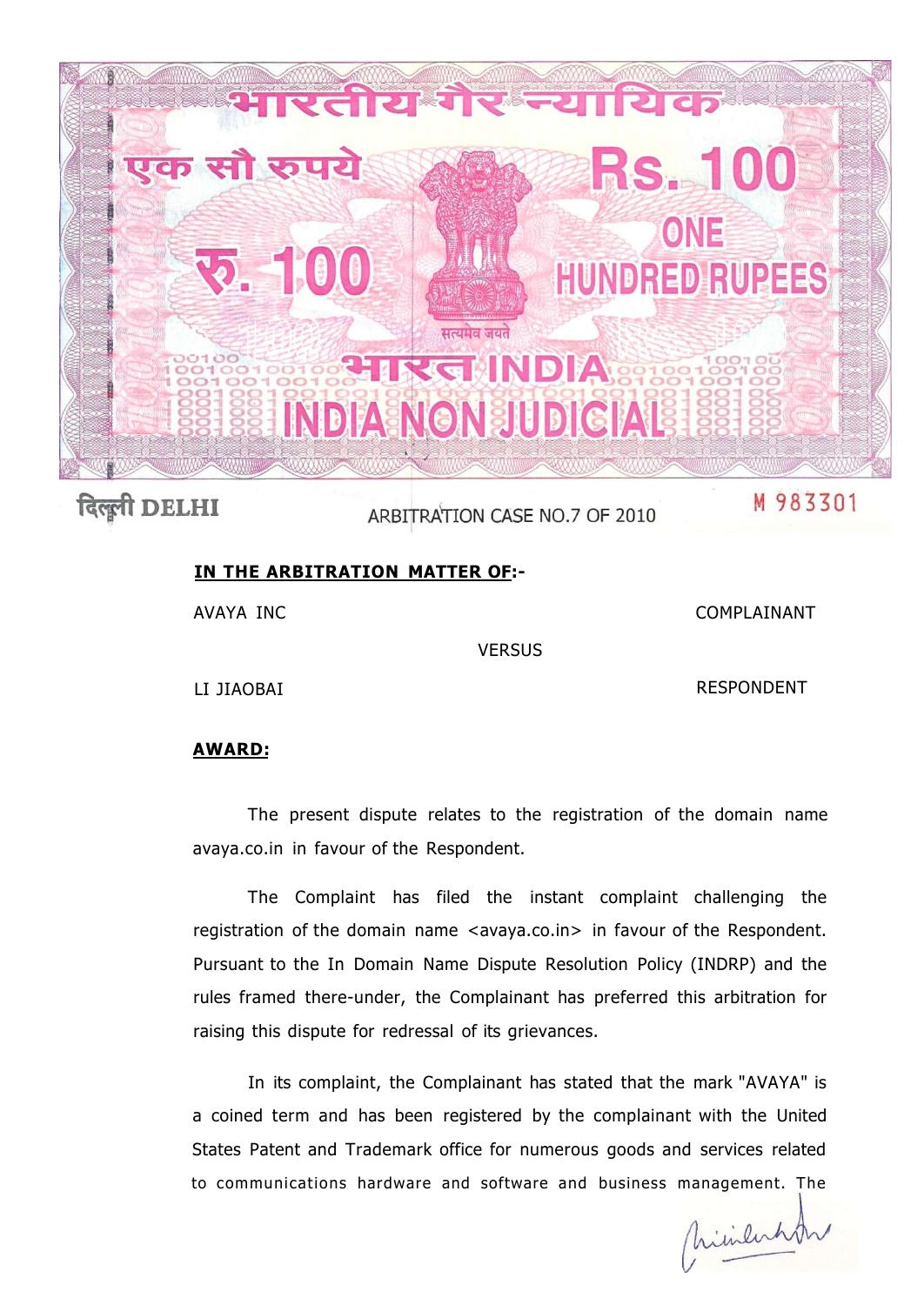Complainant has further stated that it has also registered the rights of "AVAYA" with the Office of Trade Mark India for hardware and software applicable to e-business and e-commerce in the year 2003 and has been in extensive and continuous! use by the Complainant and therefore it has the right to prevent unauthorized use of "AVAYA" mark. The complainant Has produced its trademark registration detail in India and U.S.

The complainant has dated in its complaint that the domain name is identically or confusingly similar to the mark of complainant and that the Respondent has no right or legitimate interest in the said domain name and has parked the disputed domain name for sale, and therefore the use of said domain name is not bonafide. Further it is contended that since the registration of domain name is in bad faith, therefore the said domain name be transferred to the Complainant.

I entered upon inference regarding the instant dispute on  $8<sup>th</sup>$ December 2010 and notices were sent to the Respondent as well as Complainant calling upon for their responses to the said complaint. However, even after granting considerable time to the Respondent, there has been no response from its side. Accordingly, the Respondent is proceeded ex-parte.

I have perused the records and have gone through the contents of the complaint. Although there has been no reply on behalf of the Respondent to the complaint, I shall deal with the complaint on the basis of its merits. Grounds have been raised by the Complainant regarding the transfer of the domain name <avaya.co.in> in its favour.

Firstly I shall deal with the ground regarding the rights of the Complainant vis-a-vis that of Respondent's over the domain name <avaya.co.in>. The mark "AVAYA" is a unique and distinct word and has acquired distinctiveness as the word has been coined by the Complainant. This mark has been used by the respondent and has merely added the suffix

minenhit